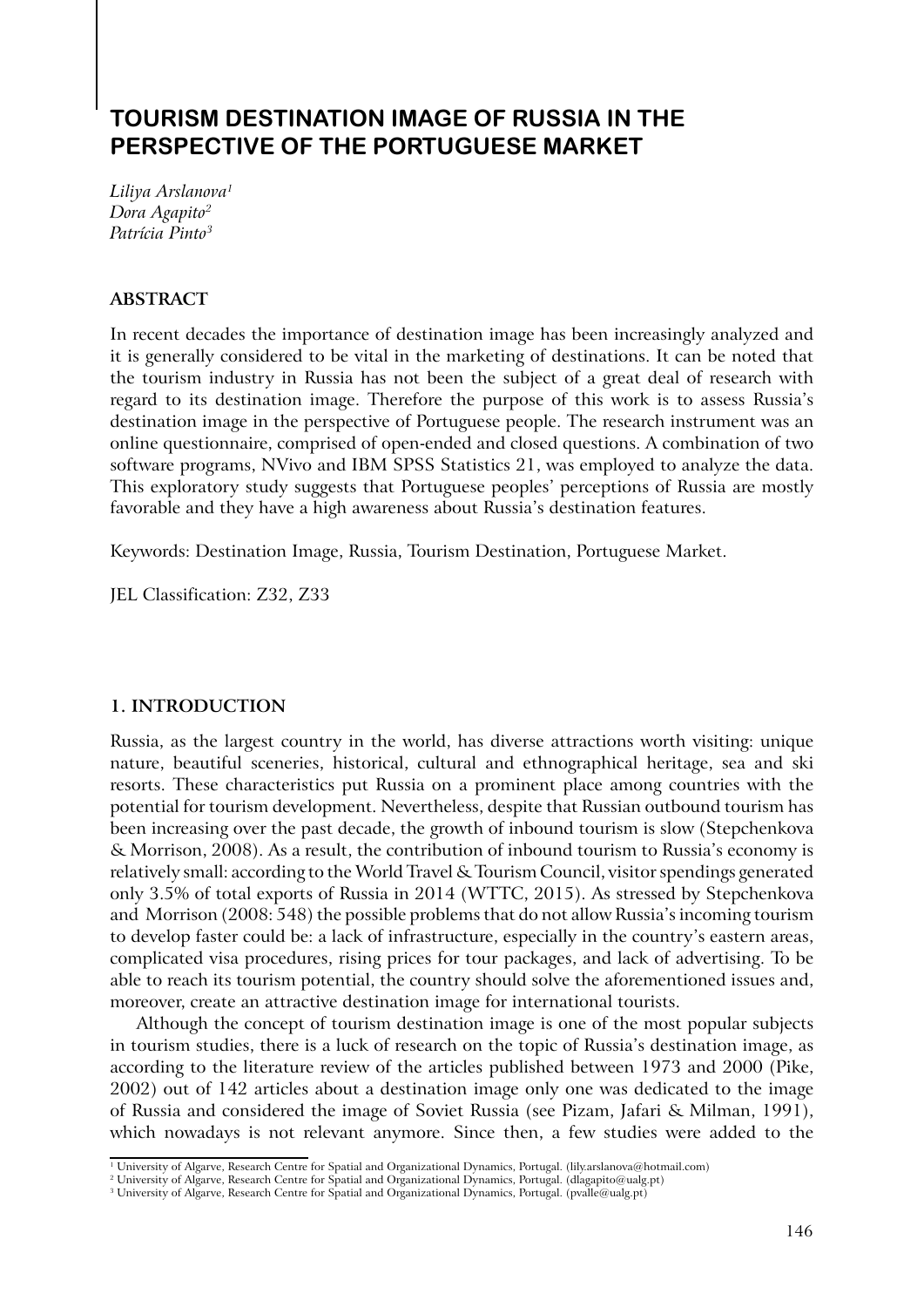topic. In particular, the research conducted by Stepchenkova, Chen and Morrison (2005); Stepchenkova and Morisson (2006); Stepchenkova and Morisson (2008). Therefore, the contribution of this study is evident, as it adds knowledge to such scantily explored topic as the destination image of Russia.

# **2. AROUND THE CONCEPT OF DESTINATION IMAGE**

Over the past few decades, destination image has been one of the most researched concepts in the field of tourism (Echtner & Ritchie, 2003, Stepchenkova & Morrison 2008, Pan & Xiang, 2011) and it has been defined in a number of ways. For example, Hunt (1975: 1), in one of the first works in this area, defined destination image as "the impression that a person or persons hold about a state in which they do not reside." Further, Crompton (1979: 18), stated that "destination image is a sum of beliefs, ideas and impressions that a person has of a destination." For Phelps (1986: 168) destination image is "perceptions or impressions of a place." Based on the multiple definitions of the concept, a definition of destination image can be proposed as the result of the perception of a particular destination that is formulated with utilization of information gathered by individuals (usually tourists) via various types of sources.

A variety of studies have presented different approaches to destination image formation (Campo, Brea & Muñiz, 2011). Baloglu & Brinberg (1997) and other authors (e.g. Baloglu & McCleary, 1999) considered the image as a concept that consists of at least two components: cognitive and affective. The cognitive component is the summary of a knowledge about a destination and could be organic or induced; the affective component is the sum of feelings about a destination and could be favorable, unfavorable or neutral for the destination under analysis.

Echtner and Ritchie (1991, 1993) reviewed psychology and marketing studies of tourism destination image and presented three-dimensional framework of a destination image concept: attribute – holistic, functional-psychological and common-unique. The attributeholistic dimension implies that destination image has both the traditional attribute-based component and a total-gestalt expression of a destination that is formed by destination attributes. In other words, this component represents the overall picture and stereotypes which a person holds about a place. The functional-psychological dimension points that destination features vary from directly observable or measurable attributes (for instance, landscape, weather) to intangible, less observable attributes (for example, characteristics of local people, safety). The third, common-unique dimension indicates that there are not only common functional and psychological features of destinations that could be ranked and compared, but also some unique features, events or atmosphere that distinguish places from each other. These three dimensions are connected and cannot be understood apart.

Gunn (1972), based on the different types of informational sources, identified two levels of image formation: organic and induced. The organic image includes all the information about destination that is formed unintentionally and by non-tourism sources such as television, newspapers, books, history, geography, local people. The induced image is created by promotional information such as tourist brochures, booklets, etc. and transmitted by local tourism organizations.

There are two main approaches in the measurement of the destination image: structured and unstructured. The structured one usually employs Likert-type scales or sets of semantic differentials to measure attributes of an image. These types of scales are easy to operate and code and obtained information can be analyzed with statistical methods. However, despite that the scale can be completed by a respondent itself, the structured approach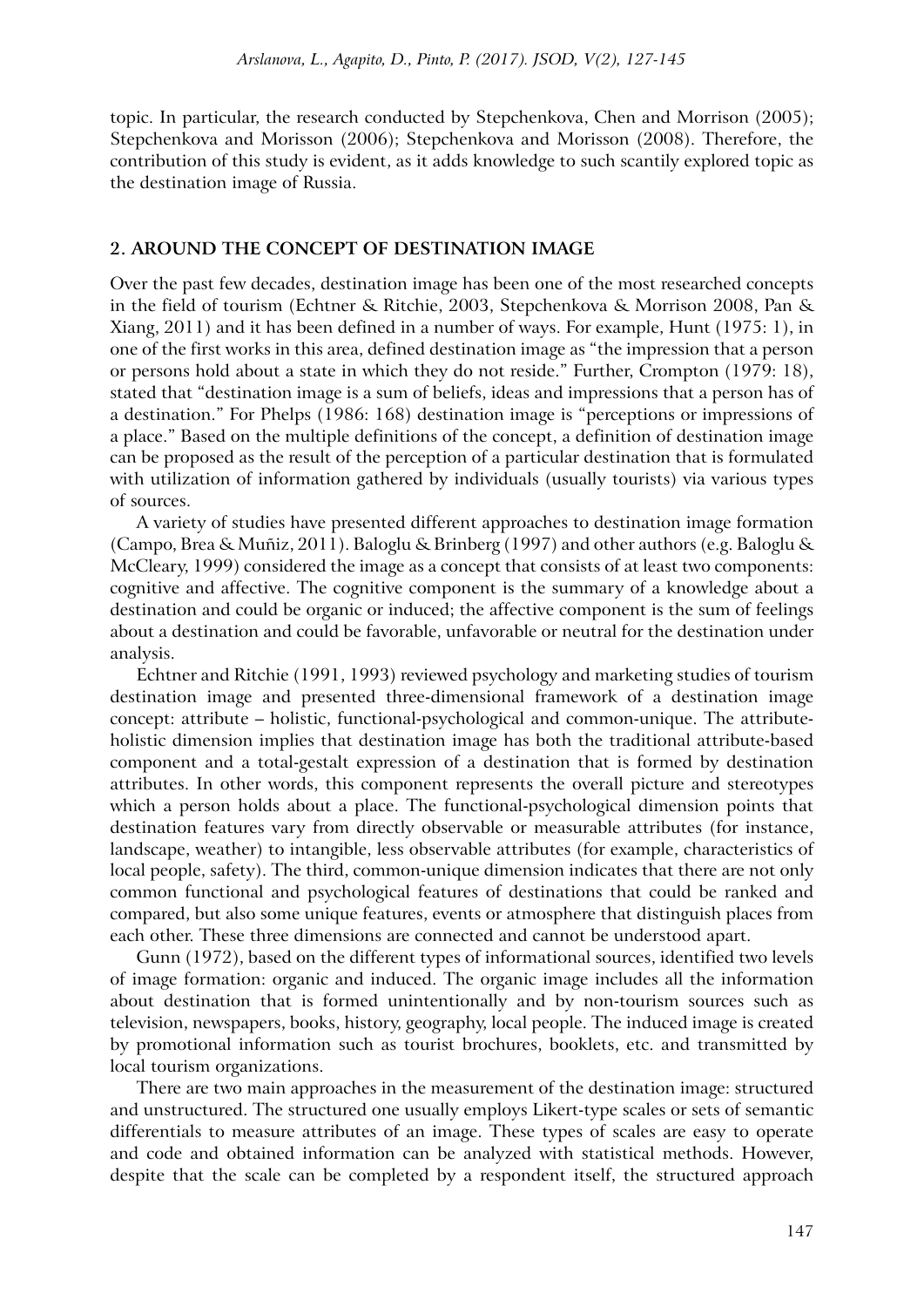can not directly describe the holistic impression (Echtner & Ritchie, 1993). In this case, if the number of different attributes is high, it may be necessary to conduct a comprehensive study to ensure that all of them have been identified (Hooley, Shipley & Kriger, 1988). The unstructured techniques do not apply standardized scales and allow respondents to use free form of descriptions, aimed to catch the richness and complexity of an image (Bovin, 1986). However, provided information may be highly heterogeneous, because it depends on the communication skills of the respondents, their ability to give detailed answers and the knowledge that they already have about a destination (McDougall & Fry, 1974). Echtner and Ritchie (1993) suggested that in order to omit fallacies of these two approaches and strengthen their advantages, both open-ended questions and standardized scales should be used in a measurement of a destination image.

#### **3. Russia as a tourism destination**

The number of international tourists' arrivals on the territory of the Russian Federation from 2005 to 2014 fluctuated until the downturn in 2009, when it reached the minimum of 2,100,000 international tourists per year. Since 2010 there has been a steady increase with a repeated decline in 2013. These fluctuations can be explained by the fact that international tourism is believed to be a subject to change due to political and economic factors (RosTourUnion - Russian Union of Travel Industry, 2015). However, 2015 is expected to show an upward trend, as according to the official statistics of Russia (Rostourism, 2015), in the first six months of 2015 the number of international tourists' arrivals to Russia increased by 4.6% - to 1,096,700 people, compare to the same period of the previous year.

The growth is mainly caused by tourists from Asia, while almost all countries of Europe and North America showing a negative trend. In the first half of 2015, the largest number of tourists came from China (204.5 thousand) and Germany (128.6 thousand). The third place, with a considerable gap, is occupied by Turkey (69 thousand), followed by the US (63.7 thousand). Israel closes the top-five with 50.5 thousand people. The top-ten also includes the United Kingdom, South Korea, France, Italy, and Finland. Dozens of changes took place inside the top, however, overall the list of traditional leaders has not changed considerably.

The highest growth was shown by Iran with an increase of 100%. In absolute figures, tourist flow from this country to Russia is low (5.6 thousand), but this is one of the few countries that sets up charter flights to Russia. The second place in the dynamics of growth is China (51.6%), the third is India (50.7%), followed by Thailand (44.3%), South Korea (27.3%), Israel (23.2%), and Turkey (17.3%) - all Eastern and Asian countries.

Almost all places in the top-ten of countries that significantly reduced the number of tourists to Russia are European countries: Sweden (-49.3%), Poland (-41%), the Netherlands (-34.7%), Denmark (-23.7%), the UK (-20.4%), France (-18.7%), Finland (-17%), Norway (-14.5%). Two places in the ranking are occupied by Australia (-21%), and Canada (-24.5%). During the period of 2011 - 2015, the number of Portuguese travelers to Russia hasn't experienced any dramatic downturn or increase, remaining around the same number of 15.000 visitors per year.

Slowdown in Russian economy is believed to be the most important factor that will influence the development of tourism sector in the country in the nearest future. The outflow of international financial investments that has started at the end of 2013, already had consequences in tourism area: for instance, some of international hotel chains cancelled or postponed their previously announced expansion plans in the Russian market (Ernst & Young, 2014).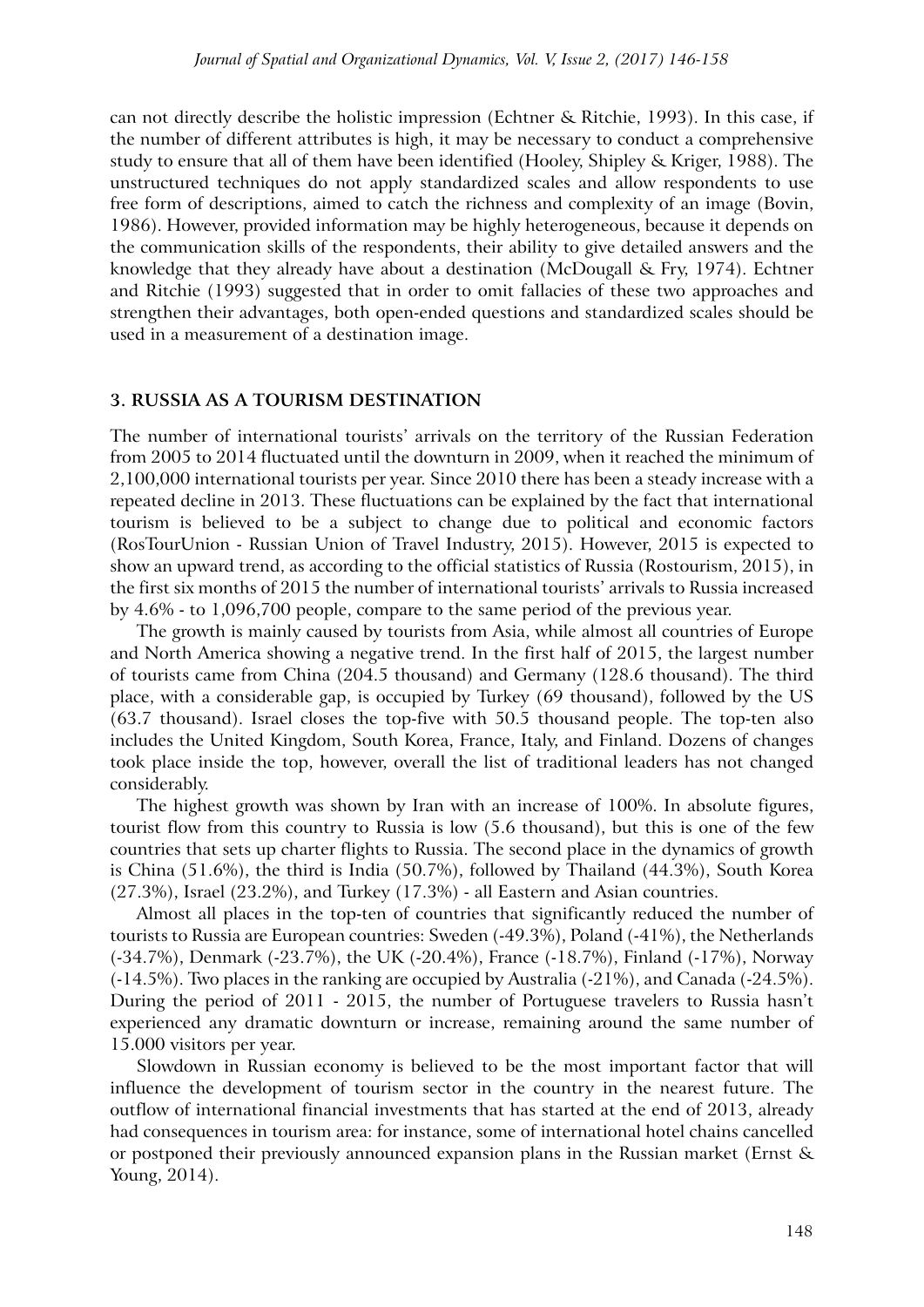The decline in value of Russian currency against euro and dollar, which started in the beginning of 2014, has affected the Russian economy - in the summer of the same year a number of major Russian tour operators became bankrupt. These companies were not able to settle their affairs, so more than 10 thousand of tourists were left abroad. This lead to the reduction of consumers' trust to tour operators (Russia beyond the headlines, 2014). Together with the decline in consumers' disposable incomes, this has caused a stagnation in the travel and tourism industry in Russia.

Given the recent economic slowdown and fluctuations of Russian ruble, it has become more affordable to travel to domestic destinations, instead of going abroad. Newly issued Federal program "Domestic and Inbound Tourism Development 2011-2018" is targeting to increase the number of domestic trips by 150%.

Despite all the issues that Russian economy faces, tourism and travel in the country are still expected to perform positively: the same as with Sochi Olympic Games that attracted millions of visitors from all over the world, the incoming tourism in Russia is expected to be boosted with 2018' FIFA Football World Cup.

### **4. METHODOLOGY**

#### **4.1 Research tool design**

The research tool was an online questionnaire, consisted of four parts. The first section contained three open-ended questions, as suggested by Echtner and Ritchie (1993), and aimed to evaluate the stereotypical, affective, and unique components of Russia's destination image. The respondents were asked to refer to three words or expressions for each question. The second section included two 7-points Likert scales (1- "unpleasant – pleasant", 2- "sleepy-dynamic") to assess the affective component of the image, as suggested by Russel and Pratt (1981). The 14 attributes were withdrawn from the literature (Beerli & Martin, 2004; Stepchenkova & Morrison, 2008) and applied to assess Portuguese people' perceptions of Russia's destination attributes. The third part consisted of questions related to visit/nonvisit to the country, reasons for visiting, frequency of travel per year, and the most important attributes for respondents in a choice of a travel destination. The question with respect to what sources of information played a role in shaping Portuguese people' views of Russia was added to assess the organic image of Russia.

The questionnaire was created in Google Forms – free online service that allows to design surveys with different types of questions. The questionnaire was made in English and further translated into the Portuguese language in order to distribute it among Portuguese respondents.

#### **4.2 Data collection and respondents' profile**

At the beginning of April 2016 a link to the questionnaire was posted on different Portuguese web-sites and forums related to tourism and, in particular, related to travel to Russia, taking into consideration the idea that to attract people to fill out the questionnaire it should be posted on the thematic web-sites. However, the response rate on the public posts were negligible, and starting from the middle of April personal messages with the request to complete the questionnaire were sent to Portuguese individuals on such social networks as vk.com and couchsurfing.com. These social networks were chosen based on a few reasons: 1) they allow to find necessary sample of respondents (based on nationality, language, age, gender, etc.); 2) they allow to send private messages to random people freely.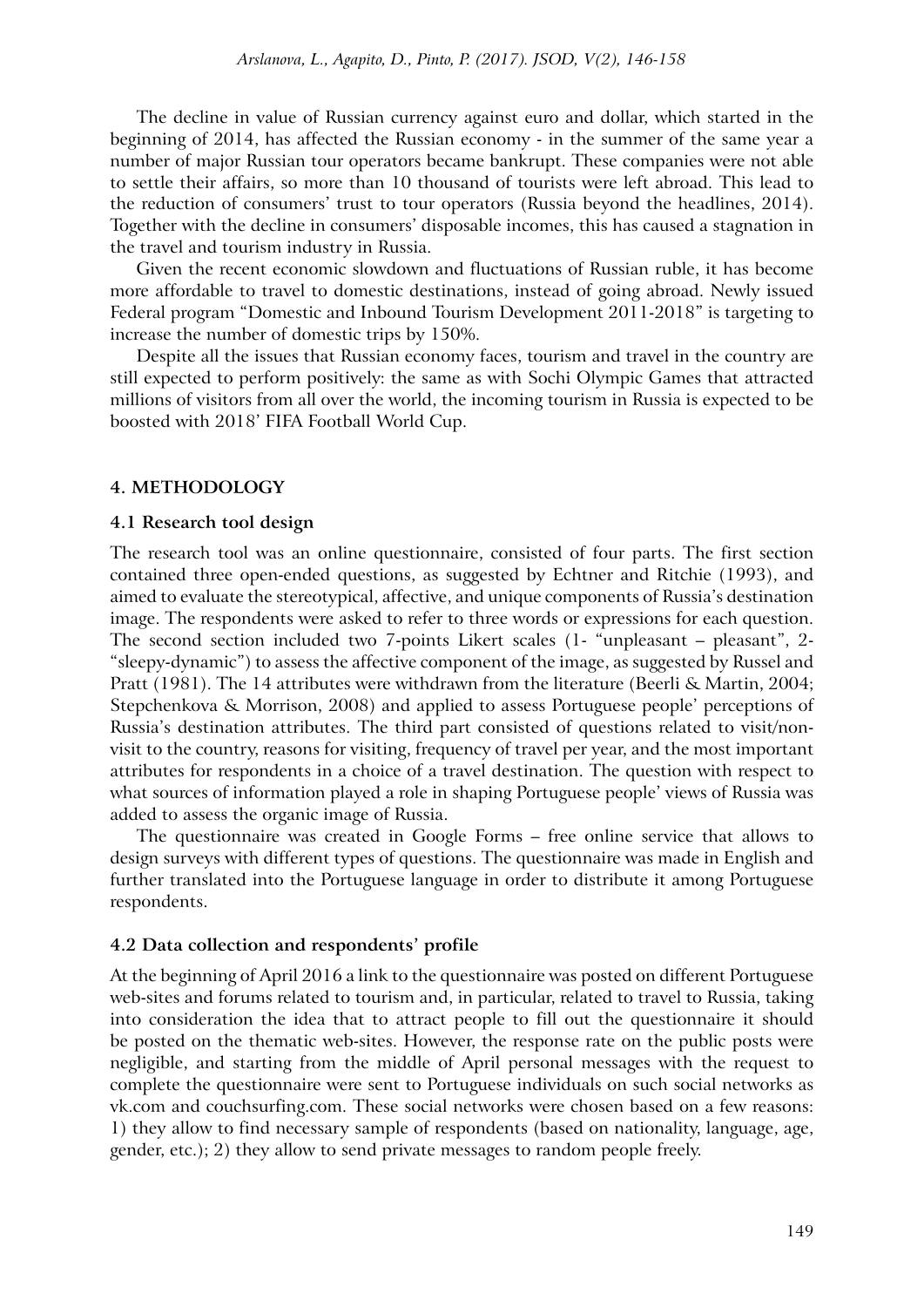During 2 weeks-period personal messages with the link to the questionnaire were sent out, and the survey resulted in a final convenience sample of 132 respondents appropriate for analysis. Table 1 displays the profile of the respondents.

|                         |                                                                                       | Frequency                  | Percent                              |
|-------------------------|---------------------------------------------------------------------------------------|----------------------------|--------------------------------------|
| Gender                  | Female                                                                                | 43                         | 32,6                                 |
|                         | Male                                                                                  | 89                         | 67,4                                 |
| Age                     | Less than 25                                                                          | 30                         | 22,7                                 |
|                         | 26-35                                                                                 | 53                         | 40,2                                 |
|                         | 36-45                                                                                 | 25                         | 18,9                                 |
|                         | 46-55                                                                                 | 18                         | 13,6                                 |
|                         | 56-65                                                                                 | 5                          | 3,8                                  |
|                         | More than 65                                                                          | 1                          | 0,8                                  |
| Education               | Basic                                                                                 | 1                          | 0,8                                  |
|                         | Secondary                                                                             | 15                         | 11,4                                 |
|                         | Higher                                                                                | 116                        | 87,9                                 |
| Gross monthly<br>income | Less than €500<br>€501 - €1000<br>€1001 - €1500<br>€1501 - €2000<br>More than $E2000$ | 27<br>34<br>27<br>22<br>22 | 20,5<br>25,8<br>20,5<br>16,7<br>16,7 |
| Marital status          | Married/civil<br>union<br>Divorced<br>Single                                          | 18<br>14<br>100            | 13,6<br>10,6<br>75,8                 |

**Table 1. Socio-demographic characteristics of the sample**

Source: Own elaboration

# **4.3 Data analysis methods**

With respect to the three open-ended questions, the answers have been reviewed and translated from Portuguese to English. The qualitative data was analyzed with the help of NVivo with the purpose of performing content-analysis. To make the responses applicable for the analysis, several changes were made, such as: multi-word concepts were merged into a one-word format (e.g., "Red Square", "Saint-Petersburg" to "RedSquare", "SaintPetersburg", etc.); some words were changed to synonyms and single form to plural (for example, "wide" "big", "huge", "huge territory", "largest country in the world" were grouped together under the most frequent name, in this case "big country", further e.g "palace" was counted as "palaces", "cathedral" as "cathedrals", and so on); main ideas, keywords and phrases have been allocated instead of complex sentences, which some respondents used, as the request was to write maximum 3 words to each question.

The responses to closed questions were entered into IBM SPSS Statistics 21 program for further analysis. At first, descriptive statistics of socio-demographic variables, travel motivations, organic image, perceptions of Russia as a tourism destination (cognitive image) were analyzed and transferred into tables and charts. Further, differences between visitors/non-visitors of the country regarding perceptions of Russia as a tourism destination (cognitive image) were computed using "compare means" function and assessed with the Mann-Whiney test.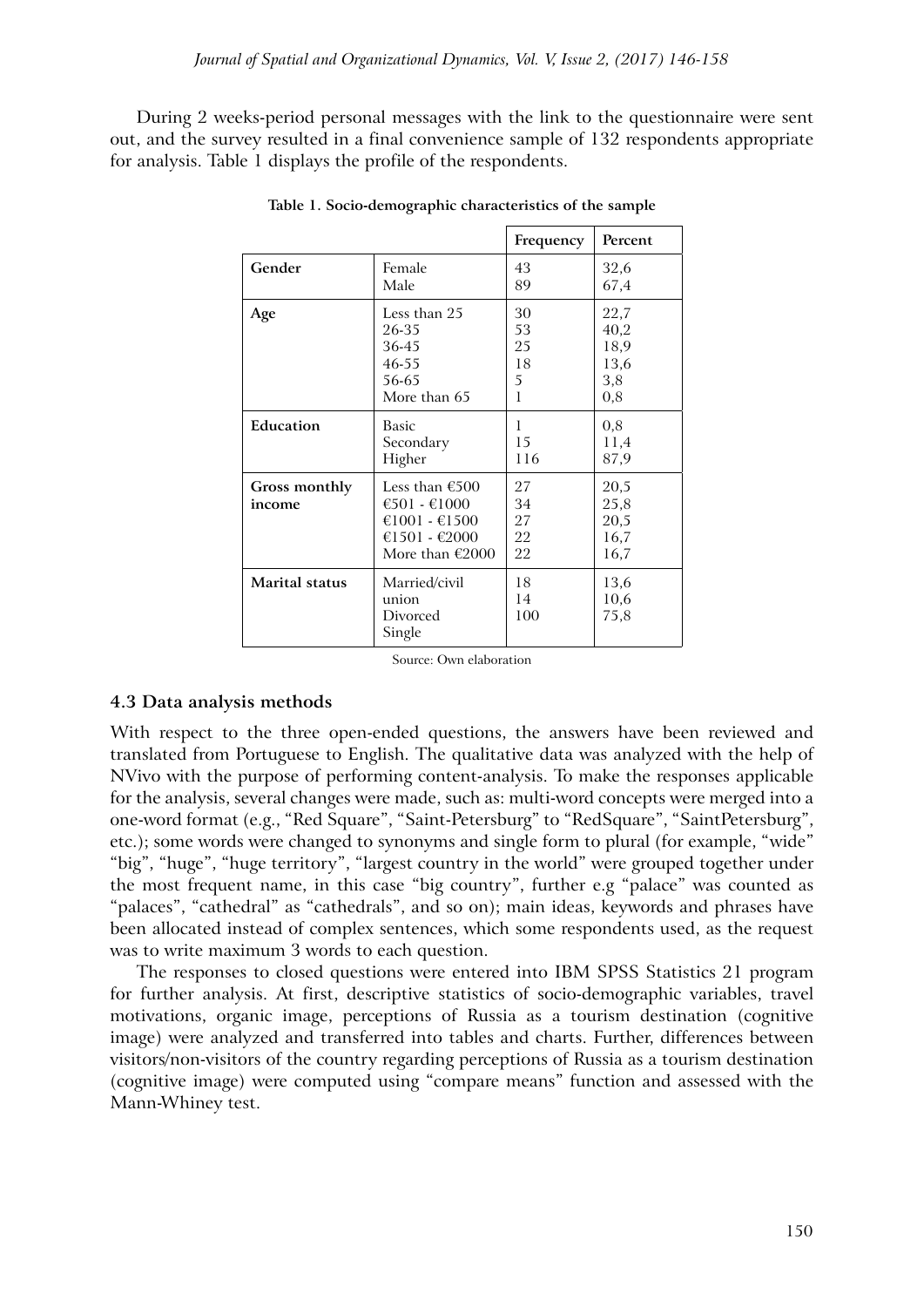# **5. RESULTS AND DISCUSSION**

#### **5.1 Open-ended questions**

Out of 132 total survey responses, the number of valid responses for open-ended questions was the following:

Question 1: What images or characteristics come to your mind when you think of Russia as a travel destination - 128;

Question 2: How would you describe the atmosphere or mood that you would expect to experience while visiting Russia – 106;

Question 3: Please list up to three distinctive or unique tourist attractions that you can think of in Russia – 118.

Answers such as "I don't know" or "Nothing" were excluded from the analysis. In addition, despite that respondents were requested to write maximum three words to each question, some of them used complex sentences, and it have been allocated with keywords and phrases.

## *5.1.1 Question 1 - stereotypical holistic component of the image*

To find out what stereotypical mental images Portuguese people associate with Russia, responses to the survey Question 1 ("What images or characteristics come to your mind when you think of Russia as a travel destination?") were analyzed. By following procedures of corrections described in subsection 4.2, a list of 16 most frequent meaningful words was obtained using NVivo software. The frequencies were 4 or higher. Table 2 contains overall frequencies of Russia's stereotypical image variables.

| Word             | Count | Weighted % | Word                                                            | Count          | Weighted % |
|------------------|-------|------------|-----------------------------------------------------------------|----------------|------------|
| Cold             | 54    | 13,53      | Culture                                                         | 9              | 2,26       |
| Vodka            | 39    | 9,77       | Putin                                                           | 9              | 2,26       |
| Kremlin          | 19    | 4,76       | Red Square                                                      | 8              | 2,01       |
| Snow             | 16    | 4,01       | Communism                                                       | 7              | 1,75       |
| Moscow           | 14    | 3,51       | Matriosca                                                       | 6              | 1,50       |
| Big country      | 13    | 3.25       | Transsiberian                                                   | 5              | 1,25       |
| Beautiful women  | 12    | 3,01       | Beautiful                                                       | $\overline{4}$ | 1,00       |
| Saint-Petersburg | 12    | 3,01       | "Nazdorovie!"* (the meaning is<br>close to Portuguese "Saúde!") | 4              | 1,00       |
| Total            |       |            |                                                                 | 399            | 100%       |

**Table 2. Russia's stereotypical image variables**

Source: Own elaboration

As it can be observed in Table 3, most frequently the respondents mentioned the following words while describing characteristics of Russia: "cold" – in 13,5% of cases; "vodka" – in almost 10%; and "Kremlin" – 4,7%.

### *5.1.2 Question 2 – affective component of the image*

To find what affective images Russia as a travel destination evokes, the responses to the survey item Question 2 ("How would you describe the atmosphere or mood that you would expect to experience while visiting Russia?") were analyzed using NVivo Program.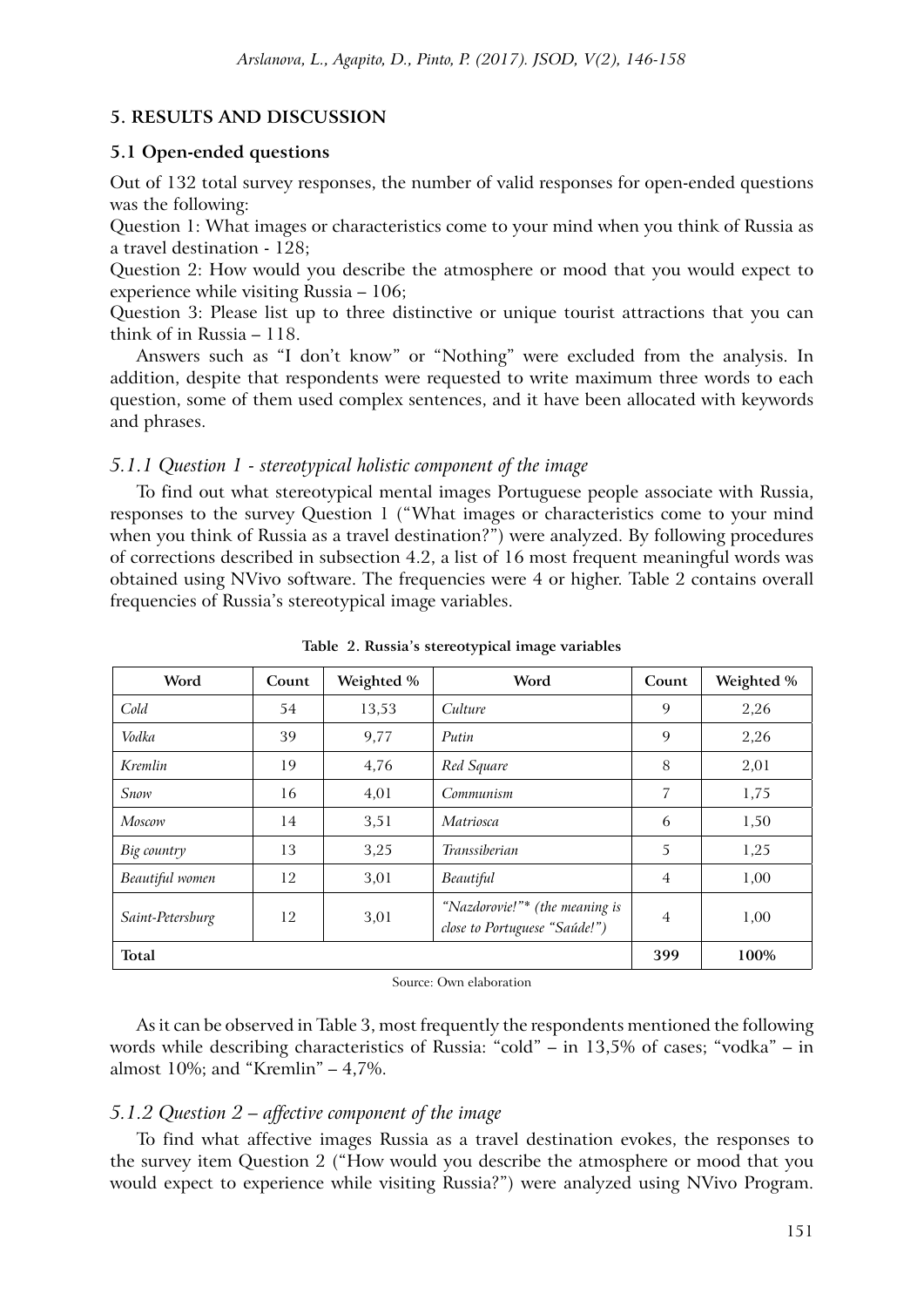Around 260 evaluative descriptions were obtained. The final set of image variables contained descriptive words (e.g. "beautiful", "welcoming", "spectacular"), as they create an atmosphere, and evaluation phrases (e.g., "cold people", "little hospitable"). Table 3 provides the total frequencies of Russia's affective image variables.

| Word        | Count | Weighted % | Word                    | Count          | Weighted % |
|-------------|-------|------------|-------------------------|----------------|------------|
| Cold        | 48    | 18,39      | Closed people           | 5              | 1,92       |
| Cold people | 8     | 3,07       | Difficult communication | $\overline{4}$ | 1,53       |
| Beautiful   | 7     | 2,68       | Little hospitable       | $\overline{4}$ | 1,53       |
| Different   | 7     | 2,68       | Spectacular             | $\overline{4}$ | 1,53       |
| Snow        | 6     | 2,30       | <b>Tension</b>          | $\overline{4}$ | 1,53       |
| Welcoming   | 6     | 2,30       | Unfriendly people       | $\overline{4}$ | 1,53       |
| Total       |       |            |                         | 261            | 100%       |

|  |  |  |  | Table 3. Russia's affective image variables |
|--|--|--|--|---------------------------------------------|
|--|--|--|--|---------------------------------------------|

#### Source: Own elaboration

Similarly to the previous question, the word "cold" is the most frequently used by respondents – around 18 % of cases. In addition, the word was also used to describe Russian people.

# *5.1.3 Question 3 – unique component of the image*

To find what unique places and features Portuguese people associate with Russia, the responses to the Question 3 ("Please list up to three distinctive or unique tourism attractions that you can think of in Russia") were analyzed. The results are given in Table 4.

| Word                       | Count | Weighted % | Word            | Count          | Weighted % |
|----------------------------|-------|------------|-----------------|----------------|------------|
| Red Square                 | 59    | 18,10      | <i>Siberia</i>  | 11             | 3,37       |
| Kremlin                    | 52    | 15,95      | Lake Baikal     | 8              | 2,45       |
| Saint - Petersburg         | 32    | 9,82       | Peterhof        | 8              | 2,45       |
| St. Basil Cathedral        | 24    | 7,36       | Cathedrals      | 5              | 1,51       |
| Moscow                     | 17    | 5,21       | Bolshoi Theatre | $\overline{4}$ | 1,23       |
| Hermitage/Winter<br>Palace | 17    | 5,21       | Moscow metro    | $\overline{4}$ | 1,23       |
| Transsiberian              | 14    | 4,29       |                 |                |            |
| Total                      |       |            |                 | 331            | 100%       |

**Table 4. Russia's unique image variables**

Source: Own elaboration

# **5.2 Closed questions**

### *5.2.1 Visit to Russia and travel motivations*

Out of all respondents, only 19 people (14.4%) have visited Russia before. Those who have already visited Russia, were asked to state what was the reason(s) for visiting. The most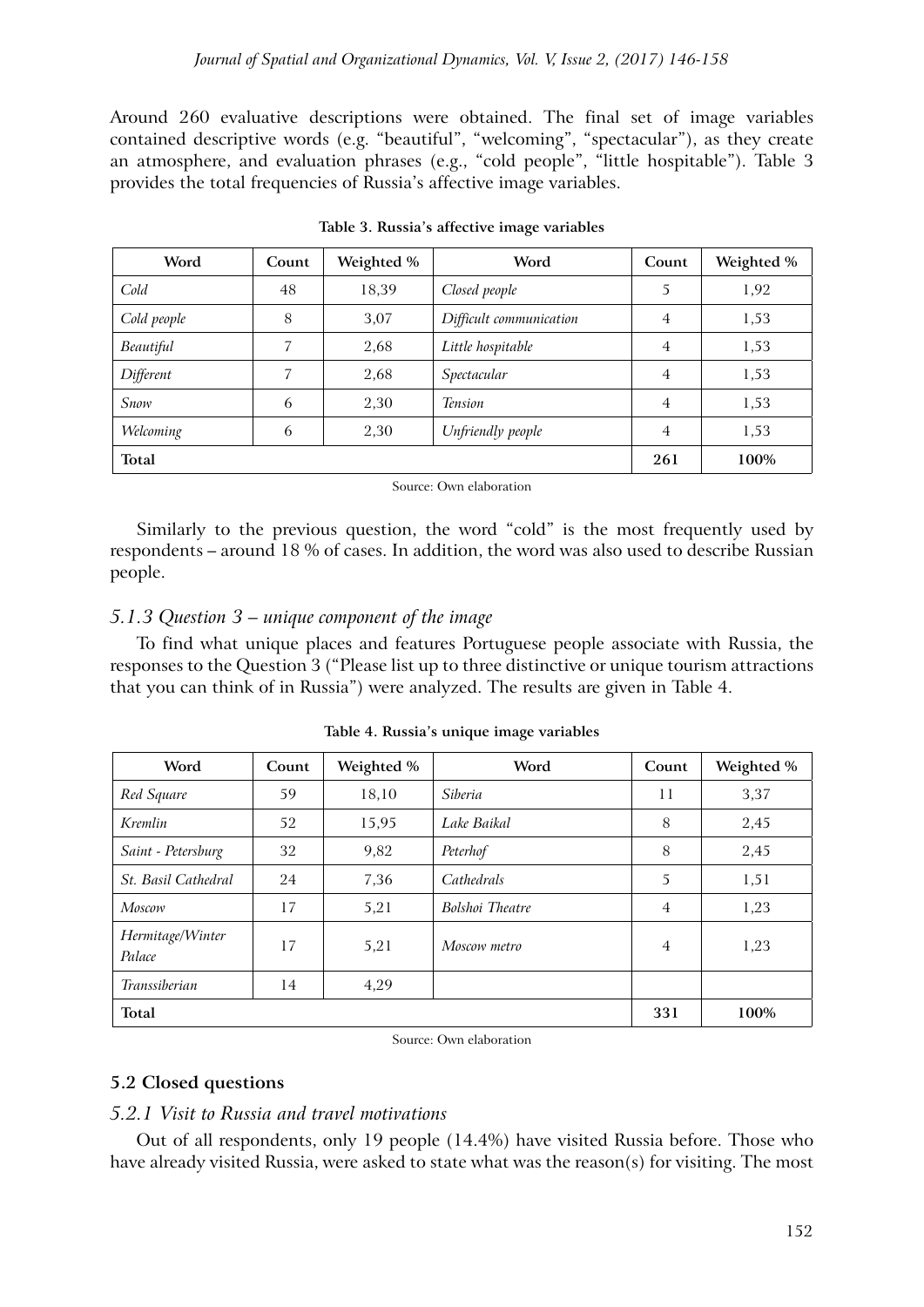frequent reason was "leisure" (42.1%), followed by "family/friends" (26.3%), and "business" (10.5%). Among "other" reasons "study" and "crossing from China to Portugal" were stated.

Regarding travel frequency, the majority of respondents (55.3%) travels 1 or 2 times a year, 21.2% - 3-4 times, 20.5 % - more than 4 times a year, and 3% of the sample represents those who never travel.

Regarding the question "What do you consider to be the most important elements that attract you to a destination?" the most frequent answer was "cost" (20.4%); "cultural attractions" (19.8%); "safety" (15.5%); "choice of activities" (13.3%); "good weather" (9.5%); "beaches and relaxed atmosphere" (7.3%); "distance" (5.5%); and "night life" (4.9%). As for "other" important elements, respondents specified "nature", "people", "culture", and "history".

# *5.2.2 Affective image*

Assessing the affective image of Russia, the most frequent values chosen by the respondents on the semantic differential "unpleasant/ pleasant" were the points 4 and 5 (both 31.8%). On the semantic differential "sleepy/dynamic" - points 4 (26.5%) and 5 (21.2%). In addition, calculation of medians resulted in 5 for the differential "unpleasant/ pleasant" and 4 for "sleepy/dynamic" (Figure 1).



Source: Adapted from Russel *et al.* (1981)

### *5.2.3 Cognitive image*

The cognitive image of Russia was measured using a 5-point Likert scale (1- strongly disagree; 2- disagree; 3 - not agree, not disagree; 4- agree; 5- strongly agree). "Comparing means analysis" were conducted for attribute values and can be observed in Table 5. Attributes are considered positively or negatively evaluated if their mean is below or above the neutral "3.00" value, respectively, and arranged from the most to the least favorable. The most favorable views are held in relation to Russia's cultural and historical attractions, its natural landscape, night life and entertainment. The most unfavorable perceptions relate to issues of safety, political stability and entry formalities, such as visas and border crossings.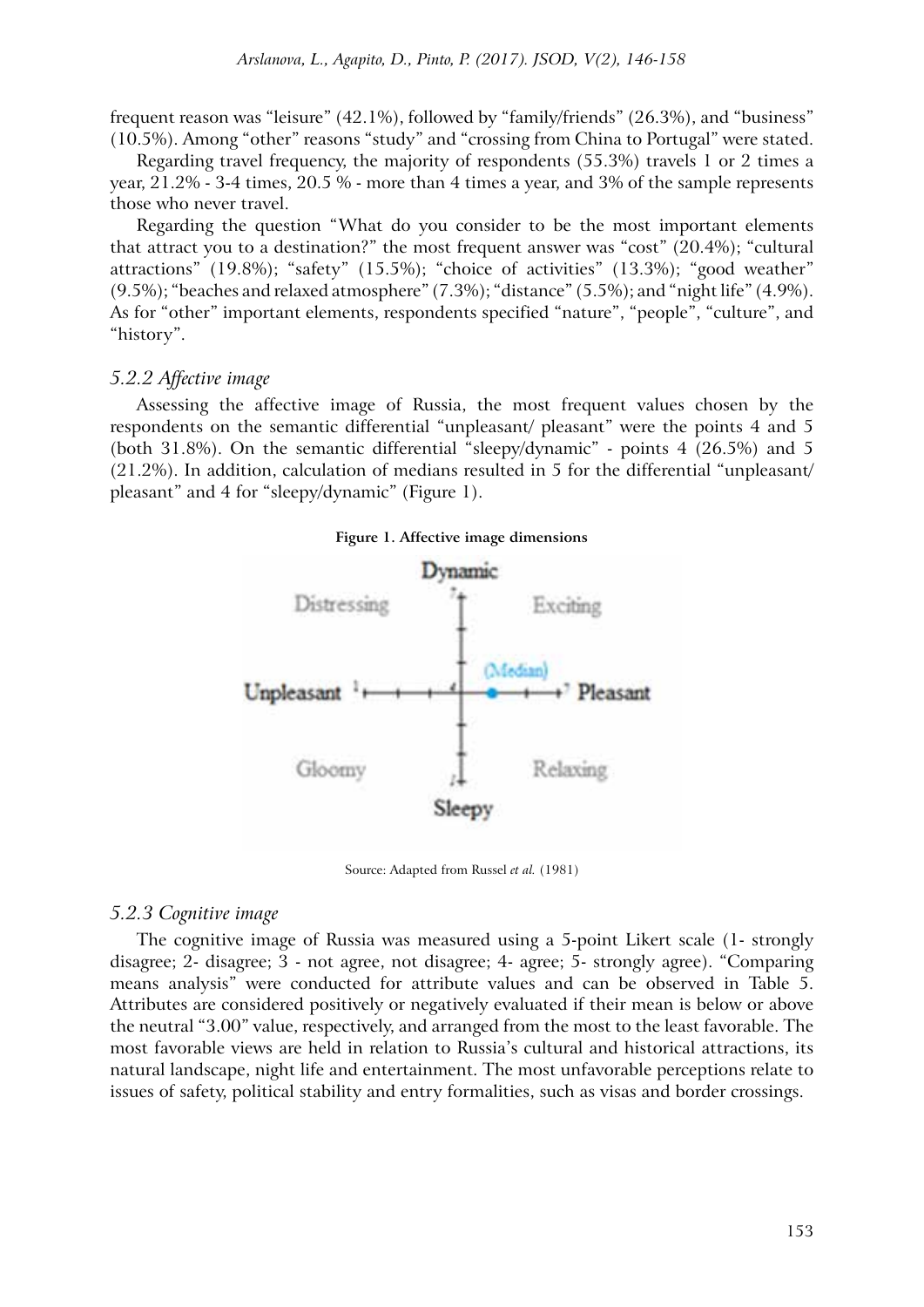| Items                                                  | Mean <sup>a</sup> | Std.deviation |
|--------------------------------------------------------|-------------------|---------------|
| Interesting cultural and historical attractions        | 4,30              | 0,750         |
| Attractive natural landscape                           | 3,97              | 0,886         |
| Good nightlife and entertainment                       | 3,36              | 0,918         |
| Opportunity for adventure                              | 3,34              | 0,864         |
| Good local food                                        | 3,22              | 0,737         |
| Good offer of accommodation for tourists               | 3,13              | 0,576         |
| High standards of cleanliness and hygiene              | 3,07              | 0,787         |
| Convenient local transport                             | 3,04              | 0,708         |
| Friendly and hospitable people                         | 2,99              | 0,961         |
| Good relationship quality / price                      | 2,91              | 0,856         |
| Safe destination                                       | 2,74              | 0,954         |
| Political stability                                    | 2,65              | 1,075         |
| Entry formalities (visas, border crossings) are simple | 2,35              | 0,892         |
| Good weather                                           | 2,19              | 0,842         |
| Summary variable – image of Russia $\frac{b}{2}$       | 3,09              | 0,843         |

**Table 5. Perceptions of Russia as a tourism destination**

Notes: <sup>a</sup> 1 – Least favorable; 5 – Most favorable; <sup>b</sup> The summary variable was derived by averaging all the items in the scale

#### Source: Adapted from IBM SPSS Statistics 21

# *5.2.4 Organic image*

The acknowledgment about different sources of information that have been used by the respondents to learn about Russia is displayed in Table 6. According to the results, the most important source is media, used by 53% of the respondents. Personal experience is the second and school is the third most important source to learn about Russia.

|                                                                                         | Frequency | $\%$  |
|-----------------------------------------------------------------------------------------|-----------|-------|
| Things I learned from the media (TV, radio, newspapers, magazines, etc.)                | 113       | 53,3  |
| My personal experience                                                                  | 32        | 15,1  |
| Things I learned in school                                                              | 29        | 13,7  |
| Other                                                                                   | 29        | 13,7  |
| I have family roots in Russia (immigrated from there, or have relatives who live there) | 9         | 4,2   |
| Total                                                                                   | 212       | 100,0 |

#### **Table 6. Things that played role in shaping views of Russia**

#### Source: Own elaboration

Among "other" the respondents mentioned: "Russian friends", "Relatives or friends, who visited Russia", "Personal research", and "Literature and cinema".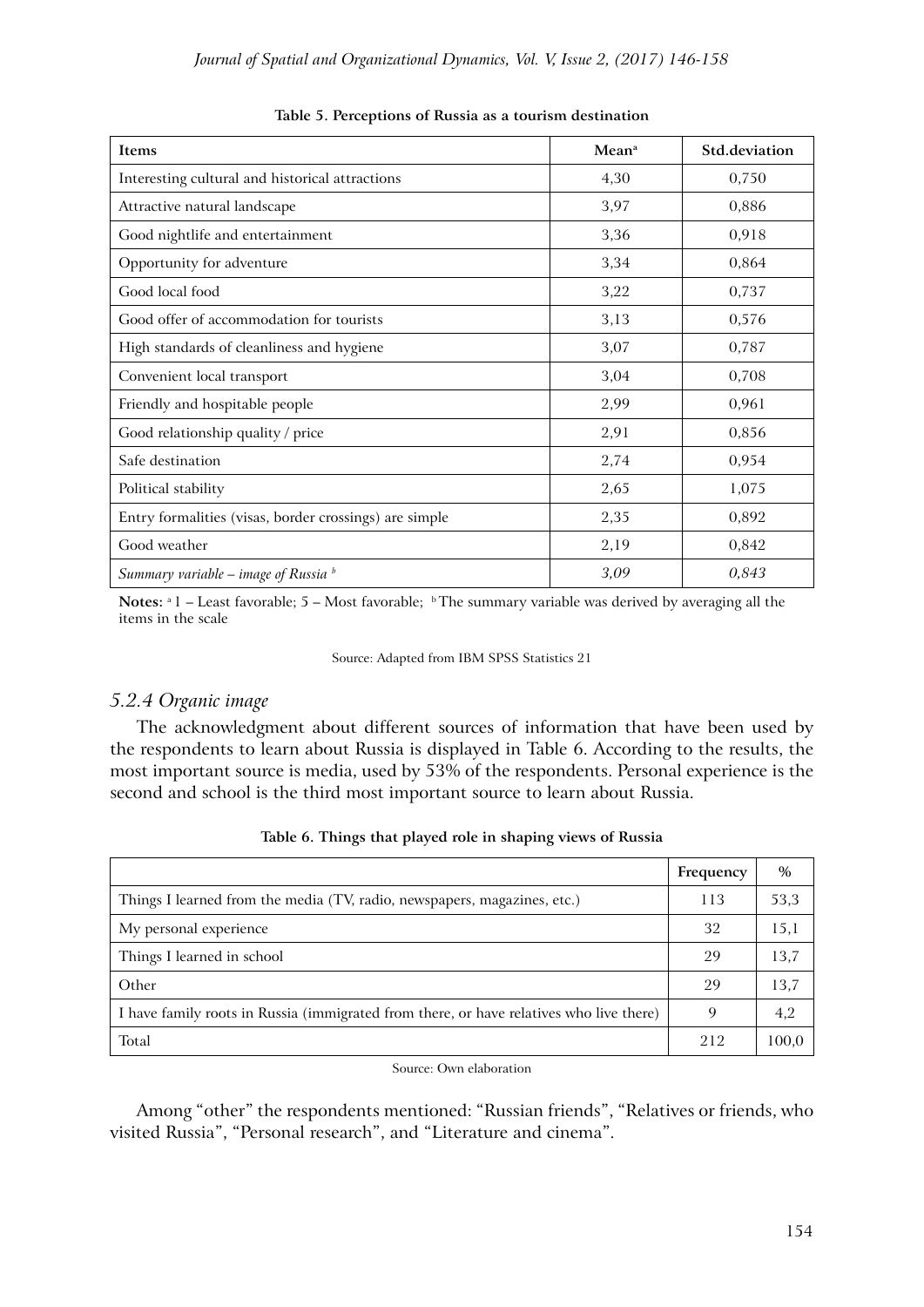# *5.2.5 Relationship between variables*

It was also tested if there is any relationship between the variable "visit" and "perceptions of Russia as a tourism destination". People who have visited Russia showed more favorable attitude towards this destination in relation to such attributes as  $(p < 0.1)$ : "natural landscape", "cultural and historical attractions", "local transport", "local food", "weather", "friendliness and hospitality of local people" and "good relationship quality/price". In opposite, the attribute "entry formalities (visas, border crossings)" was evaluated more negative by visitors than non-visitors (Table 7).

|                                                           | Mann-<br>Whitney U | Wilcoxon<br>W | Z        | Asymp.Sig.<br>$(2$ -tailed) |  |  |
|-----------------------------------------------------------|--------------------|---------------|----------|-----------------------------|--|--|
| Attractive natural landscape                              | 686,000            | 7127,000      | $-2,742$ | ,006                        |  |  |
| Interesting cultural and historical<br>attractions        | 619,500            | 7060,500      | $-3,225$ | ,001                        |  |  |
| Good offer of accommodation for tourists                  | 920,500            | 1110,500      | $-1,229$ | ,219                        |  |  |
| Convenient local transport                                | 825,500            | 7266,500      | $-1,911$ | ,056                        |  |  |
| Good local food                                           | 785,500            | 7226,500      | $-2,092$ | ,036                        |  |  |
| Good weather                                              | 830,000            | 7271,000      | $-1,774$ | ,076                        |  |  |
| Safe destination                                          | 1034,000           | 1224,000      | $-269$   | ,788                        |  |  |
| Good nightlife and entertainment                          | 1034,500           | 1224,500      | $-274$   | ,784                        |  |  |
| High standards of cleanliness and hygiene                 | 1027,000           | 7468,000      | $-339$   | ,734                        |  |  |
| Entry formalities (visas, border crossings)<br>are simple | 742,500            | 932,500       | $-2,271$ | ,023                        |  |  |
| Political stability                                       | 1026,000           | 1216,000      | $-319$   | ,750                        |  |  |
| Opportunity for adventure                                 | 960,000            | 7401,000      | $-788$   | ,431                        |  |  |
| Friendly and hospitable people                            | 634,000            | 7075,000      | $-3,021$ | ,003                        |  |  |
| Good relationship quality / price                         | 844,000            | 7285,000      | $-1,650$ | ,099                        |  |  |
| a.GroupingVariable: Visit                                 |                    |               |          |                             |  |  |

**Table 7. Relationship between visit and perceptions of Russia as a tourism destination**

Source: Adapted from IBM SPSS Statistics 21

# **6. CONCLUSION**

According to the analysis of the open-ended Question 1, which was set to identify the stereotypical holistic component of the image, our findings stand in line with the previous research results of Stepchenkova & Morrison (2008) on the tourism destination image of Russia, where the most frequent words used by Americans to describe Russia were also "cold", "vodka" and "snow". Further in our study these words were frequently mentioned in the Question 2, which was designed to assess affective image that Portuguese people held towards Russia. Many answers (18.3%) contained the word "cold" to describe the atmosphere people would expect to experience in Russia. It is worth noting that many respondents employed this word to describe Russian people, therefore the expression "cold people" was mentioned often as well, along with "closed people", "little hospitable" and "unfriendly people". It can be suggested that a part of the atmosphere of a particular destination is formed by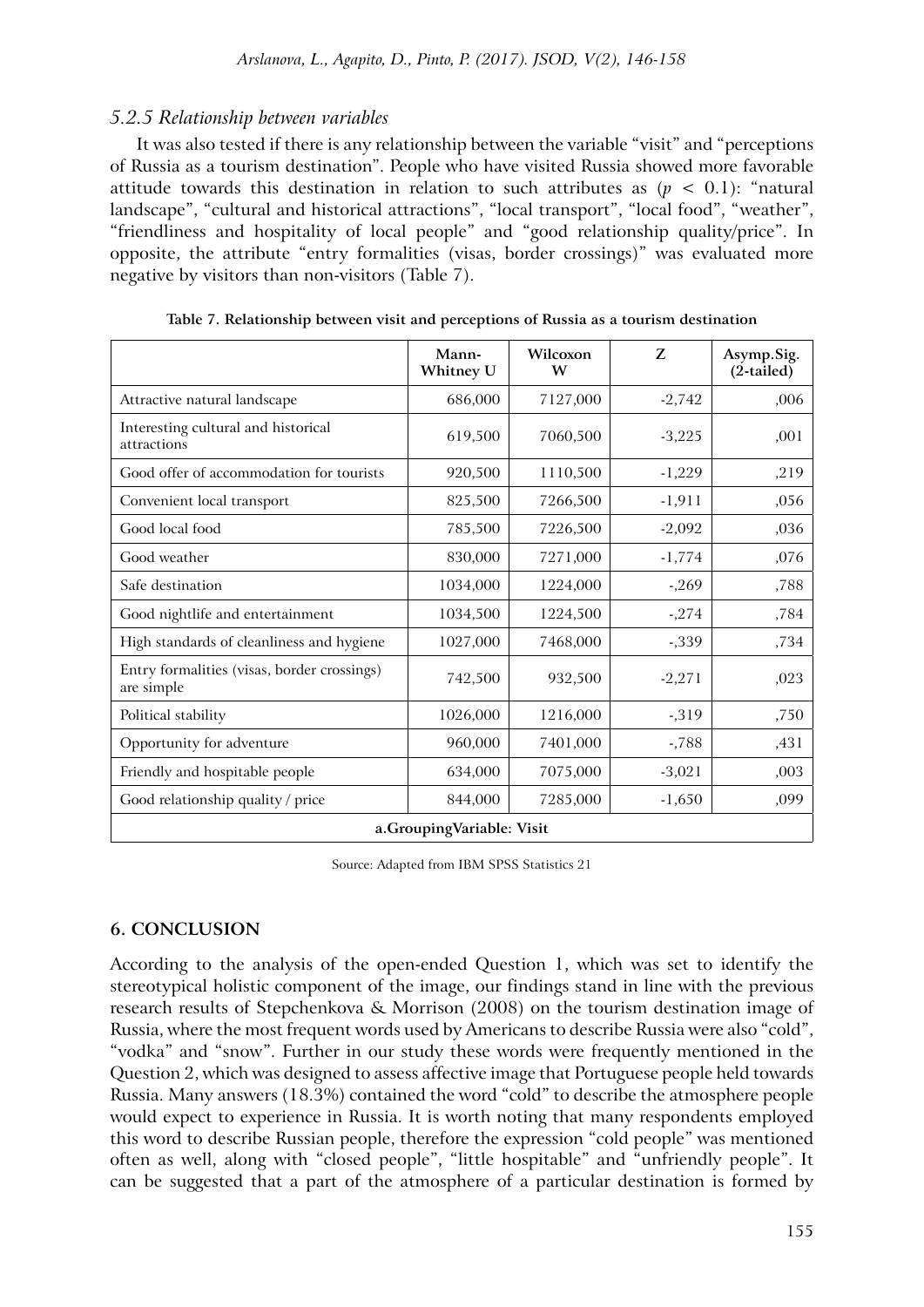local population, what has been also confirmed by the other studies (Stepchenkova, 2005; Alvarez & Korzay, 2008).

Moreover, the Portuguese respondents' perceptions of Russia were mainly favorable, since words such as "beautiful", "welcoming", and "spectacular" were presented often. Furthermore, according to the scale suggested by Russel *et al.* (1981) and used in this study, the affective image of Russia was also perceived by Portuguese respondents as overall "pleasant".

The analysis of the Question 3 revealed that Portuguese people have a high awareness about Russia's tourist features – only 11% stated "I don't know" as an answer. Along with common touristic places such as Moscow, Saint-Petersburg and Siberia, more specific sites like Red Square, Kremlin, St. Basil Cathedral, Hermitage (Winter Palace), Peterhof, Transsiberian railway and Lake Baikal were mentioned.

The most positive views are held in relation to Russia's cultural and historical attractions, its natural landscape, night life and entertainment. In opposite, the most unfavorable perceptions relate to issues of safety, political stability and entry formalities (visas and border crossings). These findings indicate the main areas that Russia needs to deal with in relation to its destination image.

The attributes "cultural and historical attractions", "natural landscape", "local transport", "local food", "weather", "friendliness and hospitality of local people" and "good relationship quality/price" were also evaluated more favorably by visitors than by those who have not visited the country. On the other hand, visitors provided less favorable scores to the variable "entry formalities (visas, border crossings)". Thus, complicated visa procedures may be a significant barrier in the formation of a favorable tourism destination image, as "a country cannot be perceived as hospitable if getting a visa takes much effort on the part of a traveler" (Stepchenkova, 2005: 61).

The analysis of the organic image of Russia showed that the most important informational agent in its formation is media - TV, radio, newspapers, magazines, etc. These findings support the results of some other studies (Stepchenkova, 2005, Alvarez & Korzay, 2008), which showed that media may have a great impact on tourism destination image.

The research findings may be used by managers in Russia's tourism industry in order to improve the destination image of the country, with a view to attract Portuguese tourists to Russia.

This research is not exempt from limitations. First of all, it was not easy to reach individuals of Portuguese nationality, who have already visited Russia, to be able to perform more comparisons between visitors and non-visitors regarding their perceptions of the destination. The other significant limitation is the use of a small and convenience sample, as public posts and requests on the travel web-sites had a low rate of responses while sending private messages on the social networks provided the majority of respondents.

Further research could investigate tourism destination image of Russia applying different research methods, such as content-analysis, focus-groups, etc. in the perspectives of different nationalities. Determination if the informational sources (media, books, personal experience, folklore, movies, etc.) and other factors (economic, sociocultural, psychographics, etc.) impact on a destination image could also be a focus for further studies.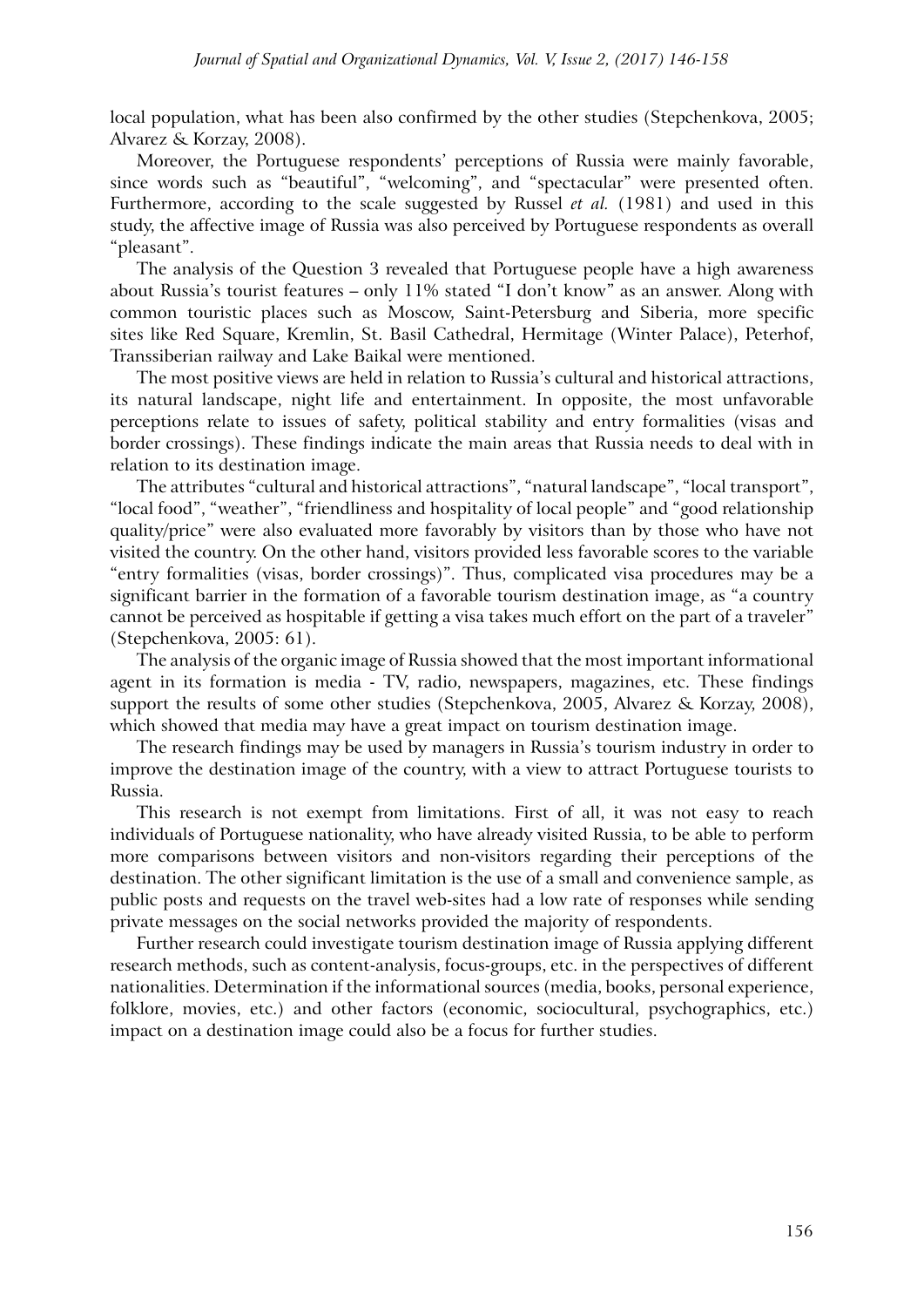### REFERENCES

- Alvarez, M. & Korzay, M. (2008). Influence of politics and media in the perceptions of Turkey as a tourism destination. *Tourism Review*, 63(2), 38-46.
- Baloglu, S. & Brinberg, D. (1997). Affective images of tourism destinations. *Journal of Travel Research*, 35(Spring), 11-15.
- Baloglu, S. & McCleary, K. W. (1999). A model of destination image formation. *Annals of Tourism Research*, 26(4), 868-897.
- Beerli, A. & Martin, J. D. (2004). Factors influencing destination image. *Annals of Tourism Research*, 31(3), 657-681.
- Campo, L., Brea, J. & Muñiz, D. (2011). Tourist destination image formed by the cinema: Barcelona positioning through the feature film Vicky Cristina Barcelona. *European Journal of Tourism, Hospitality and Recreation*, 2(1), 137-154.
- Crompton, J. L. (1979). An assessment of the image of Mexico as a vacation destination and the influence of geographical location upon the image. *Journal of Travel Research*, 18(4), 18-23.
- Echtner, C. M. & Ritchie, J. R. B. (1991). The measuring and measurement of destination image. *The Journal of Tourism Studies*, 2(2), 2-12.
- Echtner, C. M. & Ritchie, J. R. B. (1993). The measurement of destination image: an empirical assessment. *Journal of Travel Research*, 31(4), 3-13.
- Echtner, C. M. & Ritchie, J. R. B. (2003). The meaning and measurement of destination image. *The Journal of Tourism Studies*, 14(1), 37-48.
- Ernst & Young (2014*). International hotel chains in Russia 2015*. London: E&Y.
- Gunn, C.A. (1972). *Vacationscape: Designing Tourist Regions*. Washington: Taylor & Francis.
- Hooley, G. J., Shipley, D. & Krieger N. (1988). A method for modelling consumer perceptions of country of origin. *International Marketing Review*, 5(Autumn), 67-76.
- Hunt, J. (1975). Image as a factor in tourism development. *Journal of Travel Research*, 1(3), 1-7.
- McDougal, G. & Fry, J. (1974). Consumer appraisal of retail price advertising. J*ournal of Marketing*, 38, 64-74.
- Pan, B. & Xiang, R. L. (2011). The long tail of destination image and online marketing. *Annals of Tourism Research*, 38(1), 132-152. Available at: http://dx.doi.org/10.1016/j. annals.2010.06.004 (Accessed: December 22, 2015).
- Phelps, A. (1986). Holiday destination image The problem of assessment: An example developed in Menorca. *Tourism Management*, 7(3), 168-180.
- Pike, S. (2002). Destination image analysis a review of 142 papers from 1973 to 2000. *Tourism Management*, 23, 541–549.
- Pizam, A., Jafari, J. & Milman, A. (1991). Influence of tourism on attitudes: US students visiting USSR. *Tourism Management,* (March), 47-54.
- RosTourism The Federal Agency for Tourism in Russia (2015). *Statistical indicators of mutual trips by citizens of the Russian Federation and citizens of foreign states*. Available at: www. russiatourism.ru/en/ (Accessed: July 16, 2015).
- RosTourUnion Russian Union of Travel Industry (2015). *Analytics and statistics*. Available at: http://www.rostourunion.ru/rossijskij\_soyuz\_turindustrii\_-\_glavnaya/ (Accessed: July 16, 2015).